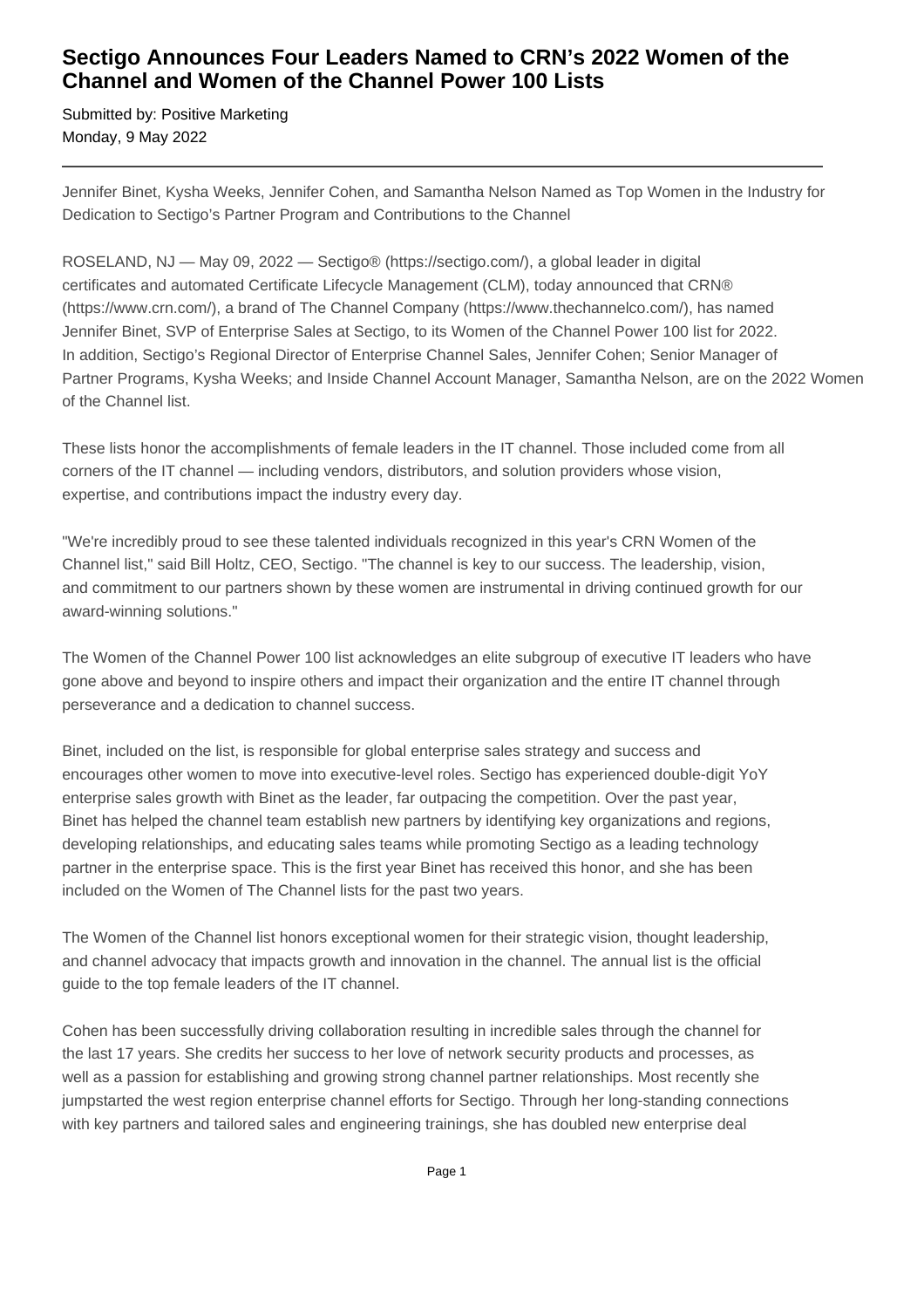registrations through the channel at Sectigo. She finds the relationships she builds within the channel community to be the most rewarding part of her work.

Weeks played an integral role in developing and launching the Sectigo SecurePlus Partner Program in February. The program revolutionized Sectigo's relationships with its partners by offering them a unique community and many benefits, including exceptional online training and a deep library of sales tools, technical resources, and marketing collateral. Weeks provides partners with the ability to accelerate growth in today's dynamic cybersecurity market and works to build go-to-market strategies that drive revenue growth from Sectigo's various partner ecosystems. This is the second year in a row Weeks has been included on the list.

Nelson is a rising star on the Sectigo channel team, developing new partners and raising Sectigo's brand to new heights. Focused on recruiting and onboarding partners into the Sectigo SecurePlus Partner program, Nelson has seen tremendous success in educating them about Sectigo's solutions and the value the products can bring to a partner's portfolio. She is working to become more involved in the channel world through events and values professional forums that cater to women in the tech industry.

"We are proud to recognize the remarkable leaders on this year's Women of the Channel list once again. Their influence, confidence, and diligence continue to accelerate channel success significantly," said Blaine Raddon, CEO of The Channel Company. "Their accomplishments will inspire others, and we look forward to witnessing their future contributions to the channel."

CRN's 2022 Women of the Channel list will be featured in the June issue of CRN Magazine and online at www.CRN.com/WOTC (http://www.CRN.com/WOTC).

## About The Channel Company

The Channel Company enables breakthrough IT channel performance with our dominant media, engaging events, expert consulting and education, and innovative marketing services and platforms. As the channel catalyst, we connect and empower technology suppliers, solution providers, and end-users. Backed by more than 30 years of unequaled channel experience, we draw from our deep knowledge to envision innovative new solutions for ever-evolving challenges in the technology marketplace. www.thechannelcompany.com

© 2022. CRN is a registered trademark of The Channel Company, LLC. All rights reserved.

## About Sectigo

Sectigo is a leading provider of digital certificates and automated Certificate Lifecycle Management (CLM) solutions - trusted by the world's largest brands. Its cloud-based universal CLM platform issues and manages the lifecycles of digital certificates issued by Sectigo and other Certificate Authorities (CAs) to secure every human and machine identity across the enterprise. With over 20 years of experience establishing digital trust, Sectigo is one of the longest-standing and largest CAs with more than 700,000 customers, including 36% of the Fortune 1000. For more information, visit www.sectigo.com (http://www.sectigo.com).

### Sectigo Contact: